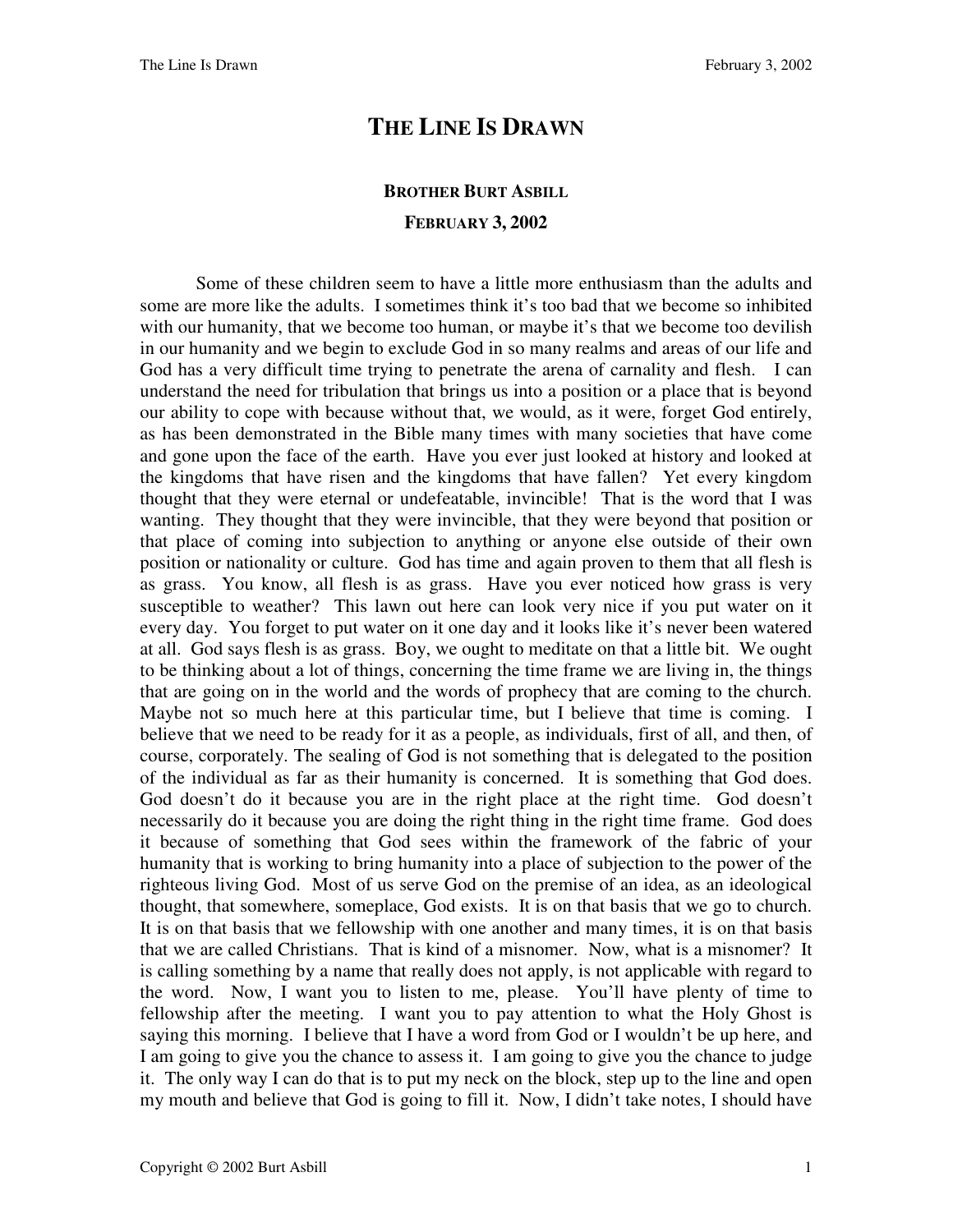probably spent more time in the word, but nevertheless, I believe that God has spoken to me a word and I'm going to, with the best of my ability, deliver to you what He has spoken to me. I would require of you, being as I am doing what I am doing with the consequences of action that I will be a recipient of, if I am not doing what I am supposed to be doing, I would require of you to at least give me your attention for the time frame that I have you here before me. I believe that the Lord spoke a word to me here very recently as I was waking up. Now, I don't know why, maybe it's because I am so fresh in the morning, but usually when I wake up I'm not all that fresh because my nights have been pretty rough, lately. Having to deal with certain physical maladies or spiritual maladies and having to wrestle, as it were, with the devil or with God, whichever it might be. My nights have not necessarily been all that restful, but nevertheless, God seems to choose to talk to me as I am waking up in the morning. Maybe that is because it is in line with the scripture. It says early in the morning will I rise up to seek thee. (Psalm 63:1) You know, there is a prescribed method. I was saying a word about Christians. Thank you, Lord. The word "Christian" means, in actuality, to be like Christ. That's what it means to be. For you to be called a Christian means, in that terminology, you are a representation of Christ. I don't know that very many of us would fill that position or fill that requirement with regard to that word. So, I don't really know that we can, in all sense of rightness, call ourselves Christians, because to be a Christian means that there is something very paramount with regard to your life and your living of that life. It means that there is something far more important to you than the aspects of living that life in the realm of humanity in a natural sense. There is something that takes precedence over your desire, there is something that takes precedence over your will. There is something that takes precedence over your emotions and all of those aspects of your being are overshadowed with that precedence that should be within you if you have received the blood of Jesus Christ. I like the terminology, "Have you been born again?" It leaves you no room to move. It's either, "Yes," or it's, "No." You know, you can ask a Catholic if he is a Christian and he will tell you, "Yes." Oh yes, I've asked many Catholics, "Are you Christian?" "Oh yes, I'm Catholic." As though Catholicism makes him Christian! Now, lest I'm picking, or you think I'm picking on Catholics, I'd say that's true with regard to all denominations. I've asked different individuals if they are Christian. They don't tell me about their born again experience. They tell me about their denominational affiliation. They tell me they are Baptists, they tell me they are Methodists, they tell me they are Pentecostal, they tell me that they are Presbyterian, they tell me any number of things depending on where they are going to church, as though church becomes the epitome of all their salvation. Well, sad to say, I think some of that mentality, if not most of it, has invaded what we call the "end time" church. Those that have been called out of the church. Now, many of you young people I know have never had a church experience, although you have fabricated and built your own church experience with regard to this word that you have been hearing from the time that you were able to hear and to comprehend. It has become something of a denomination with regard to you. "Oh, I'm not Pentecostal, oh, I'm not Baptist, I'm not Methodist." Most of the time you say, "What am I?" What am I? Well, if Christ was taking preeminence within your life, if Christ was moving in your environment, you could say, "I'm a Christian." Not that I am picking on young people, because I think old people have the same malady. They go to church, sometimes, when they feel like it, maybe. They read their Bible, sometimes, if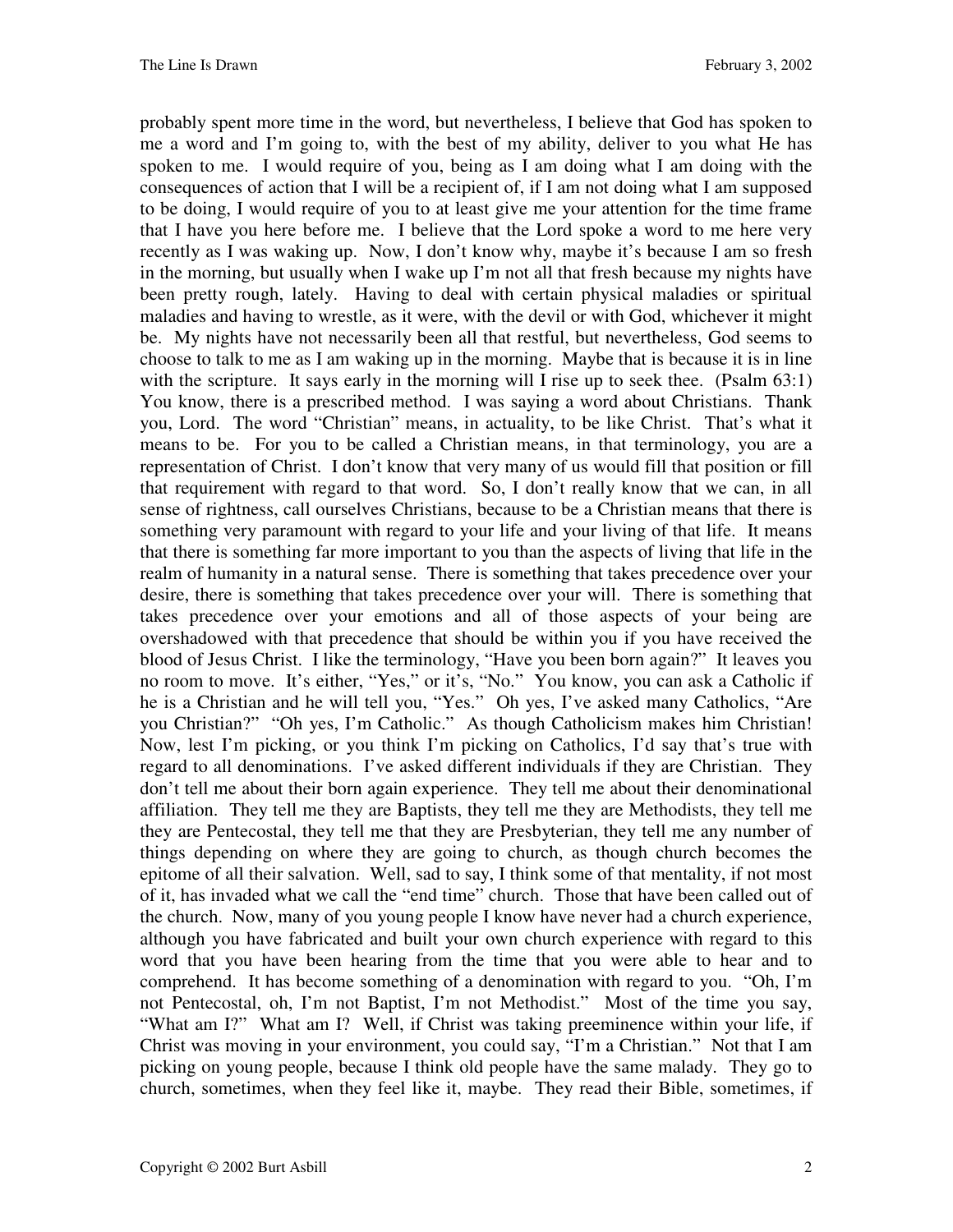they feel like it, maybe, or, if their schedule allows it. We formulate and make our schedule not according to the demand or the pressure that comes from the Holy Ghost, but we make our schedule or make our position of living from the pressures that are external. We want to look good, we want to feel good and it's not something that's just pertinent to young people.

We were all young once and many of us have not overcome that propensity, of being young. You don't really know what it is to be growing older and want to be young or remembering when you were young! You know, when I was young I never thought about getting old and anybody over thirty was old. Well, I don't look at it that way anymore. I can tell you that my perspective has changed because my position has changed. I'm no longer twenty and I looked upon thirty a long time ago. So, there is a position or a place or a perspective that I have that is different because of the place that I'm in. So it is with our relationship with God. God sees us, not from our position. He doesn't look on a horizontal level. His justice is higher and His judgments are made from that level, not ours. He's in a higher realm. He's in a position so He views everything from a different perspective. It's very necessary for you and I to come to grips with that reality in order to be what the Bible calls being Christian! Not on the basis of our humanity, but on the basis of His divinity. Oh, Hallelujah! That really isn't what I'm going to preach about. Hallelujah! Or at least, that's not all I'm going preach about.

The Bible tells us many things about our demeanor as Christians. What is really on my heart, what the Lord is really pressing on me, the reason why I'm giving you all of this dialogue and telling you this little story, is because what I am feeling or what I am sensing in the Scripture with regard to the church in the position or the authority that God has delegated to the church cannot be utilized unless those that are in the church are moving in a fashion or in a form that is in line or consistent with the "perception of God." Do you know that the church is supposed to be the strongest source of power and authority that is in the world?! Did you know that? It has more power than the Queen of England. It has more power than any government or dictator. It has more power than the United States government all together. Did you know that? No, you don't know that! Because you have never experienced it. You have never functioned in it. You just know from what you have read in the Bible. Most of the time what we read in the Bible we really don't believe, because if we believed it we would be moving in some fashion or some order in which we would see that representation and that authority reaching out. Now, God has been very merciful to you and I! Because God has divinely intervened in the affairs of men. Do you know that it was by the intervention of God that America even came into existence? Do you know that? You know, had Satan done what he wanted to do, he would have destroyed all of those that were purged out of Europe and were dropped unceremoniously in the midst of the wilderness that came to be known as the United States. It was divine intervention of God! It was on the purpose of what? Having the liberty to pursue God! Now, isn't that something ironic. That on the basis of that desire, on the basis of that wanting and the basis of that need, God purged the church of that hour and drove out from the midst of it those that really had something of a desire. You really had to have a desire to serve God to go through what those people went through! It's not like going down to O'Hare here and checking in, although you may be aggravated and irritated at the line that you have to go through in the process, it's nothing compared to the process of what those people went through to get from Point A to Point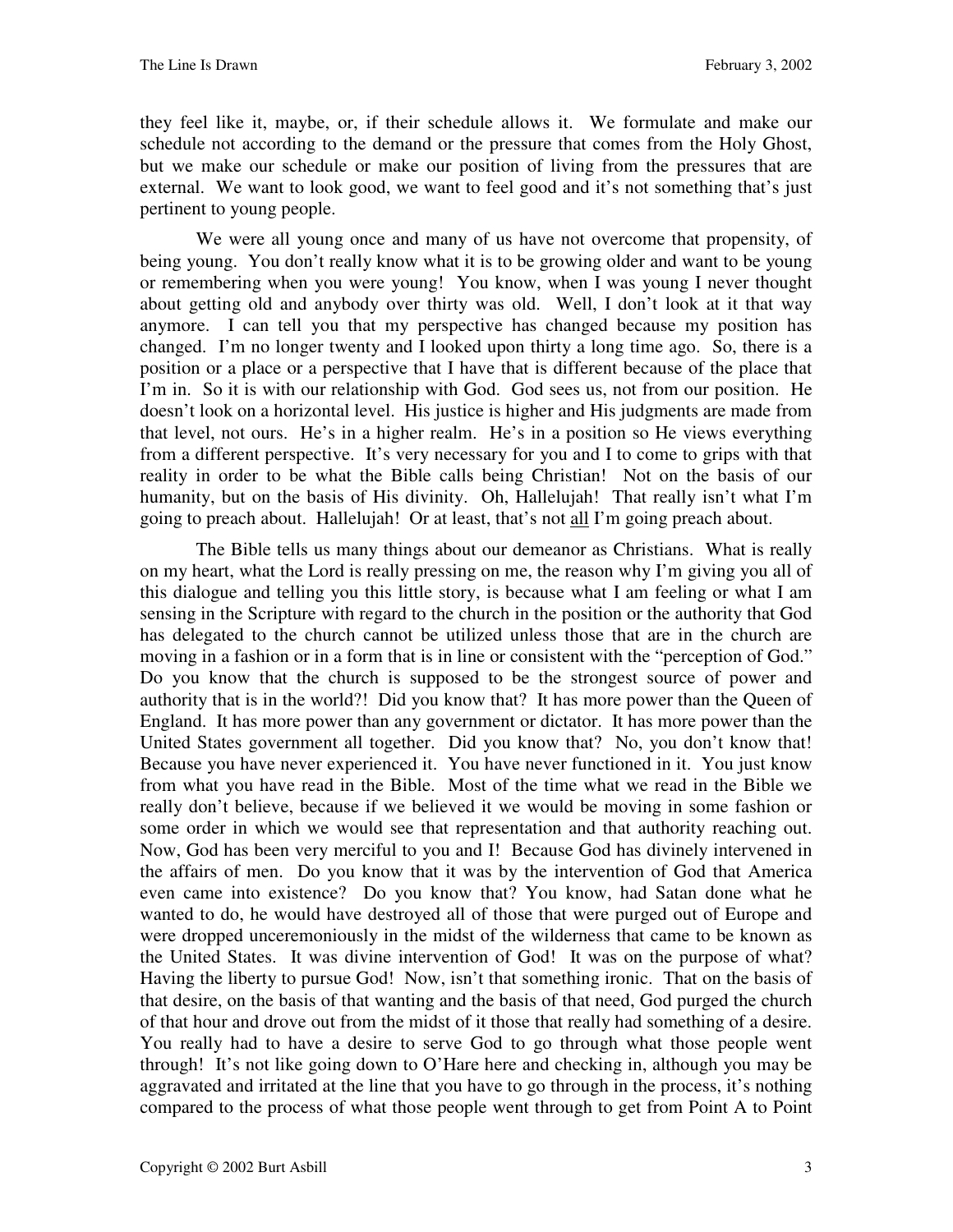B. Sometimes it was six or seven months that they were in transit coming from one place to the next. Or those people that went into those foreign lands for the purpose of depositing God. Hallelujah! Going into that position. I think it's ironic that on that basis, that reason, we became as we are called, "the United States of America." And now, at the end of the day, in the end of the thing, or the matter that is coming to a close in these final days, we are a people that are eradicating the knowledge of God from our society. We don't allow God to be preached in the schools, but we allow Islam. We allow our children to be ministered to on the basis of homosexuality and all of the things that pertain to sexual perversion. The church just seems to sit back on its lees. Oh yes, they get involved politically. Oh, you can have the pro-life coalition. You can have the moral majority. You have all of those governmental substitutes, a shadow, an illusion, of an authority or a power that God has invested within the concept of being born again! It's amazing to me that we don't have more of a grasp, more of an understanding with regard to the governments of God. You know, you're not just born again, you haven't just received an entity, an identity, a personality. But with that identity, with that personality, with that thing that is called life comes all of the things that pertain to the kingdom of God. (John 3:3) Those are His governments, those are His authorities, that's His position of ruling and reigning, that's the issuance of strength and vitality! All of that is encapsulated in what God calls being born again! Oh yeah, my Bible tells me that. Now, maybe your Bible doesn't tell me that, but my Bible still tells me that. It tells me that if I have God, if I have Christ, if I have the Spirit of the living God, if I have been born again, that I have within me the totality of the Godhead! Isn't that what Romans says? Doesn't Romans say that you and I have within us the fullness of the Godhead? (Colossians 2:9) Well, if I've got the fullness of the Godhead, what do I have? I've got all of the governments of God. I got every aspect and every position or place of authority. To some extent, I suppose, on a much baser, lower, corruptible level, if you can even use it as an illustration, is the fashion and the form on which the government works. We have a President. Everybody gives honor to the President, even if he is a jerk, or a louse, or a pervert. There is still a position of respect that is given. As much as they were slandering and using all types of vernacular with regard to Clinton when he was in the White House, I never heard one man come up to him and say, "Mr. Pervert." Men and women that were speaking out against him, yet when they were in his presence, do you hear me, there was a reverence. There was a respect, not so much for the man, but because of the position that the man was in. Maybe a little bit of the fear of what the man might be able to do to them. Well, thank God for some of those people that didn't care! They had a voice to speak out with regard to the thing that was happening within the realm of that environment. Well, thank God that there's a voice in the church, that voice that is willing to raise up and begin to speak about the humanity and the carnality and the corruption that is creeping in to the lives of individuals that have been called to be Sons of God! There's a compromising that is going on! It's been going on for a very long time. We've let things like our emotions interfere with the will of God. We allow things like our mind to interfere with the will of God. We've allowed it so much that our natures are changing. Our natures are changing.

Do you know that is the mystery of iniquity? Did you know that? Do you know that God created a heavenly being? God created an angel so mighty, so powerful, so absolutely wonderful, so glorious. We have no idea of the magnitude of that entity that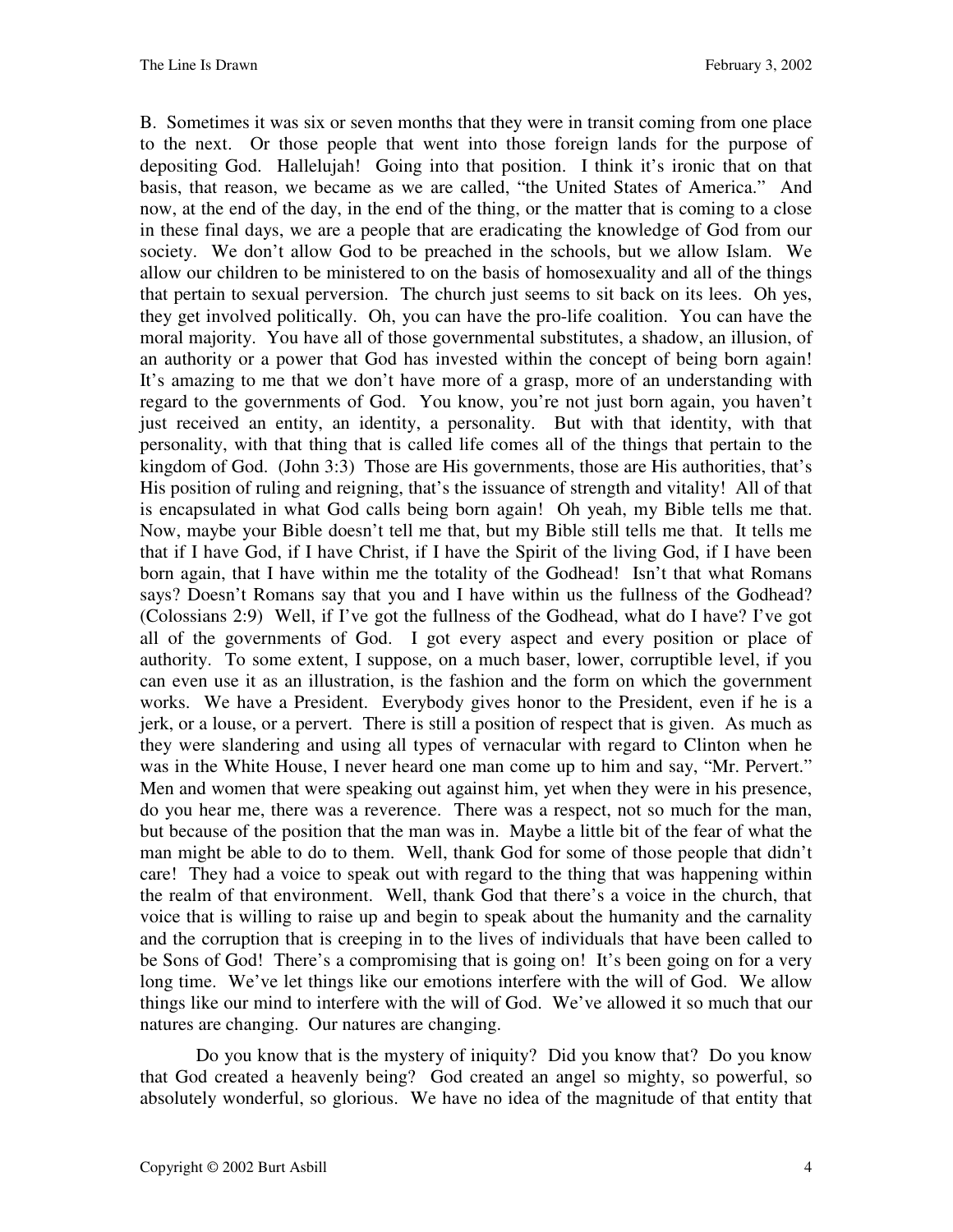we call Hillel, or his beauty, that when he stood up in the midst of all the host of Heaven and began to move in the gift that God had given unto him. Do you hear me? It said, "He created within him his pipes." (Ezekiel 28:13) We have no idea. We have no idea. We have no idea of the position or the place or the magnificence of this being that all heaven came under him in the overshadowing of praise and worship of the living God! Alas, he began to think more highly of himself than he should. That thought, that thought, that thought changed his character! It began to reshape and refashion and recreate something of his nature that began to work in opposition to the thing that God had given unto him! Began to reshape and reform and change him from something that he was into something that we know him to be today. We call him Satan. He's changed his nature so much that God gave him another name. **Apolyon**. Or I should say, in his creation, he developed a different name, a different identity. Do you know that is the mystery of iniquity? It's incomprehensible to me how one can be in such a position, in such a place, and do what they did and become what they are. Yet I see it working in the lives of men and women. I see it working in the lives of children. I see it working within the lives of older people, all manner of humanity. I see it working, working, working and people who were once soft, they're no longer soft. People who were once lovable, they're no longer lovable. People who were once sensitive in the Holy Ghost, no longer are sensitive. They become hard. They become stony. They become flinty. They become judgmental. They become critical. They become, as it were, diabolical. Why? Because there is something in the choices that they're making that is not just changing their setup as far as their human environment is concerned, but it's recreating something within their very soul and making an entity that has some other name on it than the name that is written in the Book of Heaven! I've often wondered what it was that would blot out that name. I don't believe it's the hand of God that blots it out. I believe it's the aspect of the nature that changed and so the name is obliterated. I used to be a Science Fiction aficionado and probably that's why some of my children have their problems in this arena. But I can remember some of the stories that were told. One of the things was the Time Machine thing. You know, they travel back to the past and they change certain things. Then they travel back to the future and they find out they are no longer in existence! I think there is something in that that demonstrated a spiritual premise, a spiritual perspective. I think there's something that you and I can glean from that with regard to what is happening in a natural realm, as well as in a spiritual realm. There is something that is going on in the midst of your circumstance, your environment. School, home, relationship with mother and father, relationship between children and father, children and mothers. There is something that is going on! I'm telling you, your involvement with the world at large, if it is not being overshadowed, overshadowed with the concept of righteousness, if it is not being overshadowed with the thought of restoration and restitution and the establishment of bringing forth the governments of God! Then there is a change that is happening, but we seem to think it won't happen. Something else is happening. We, as it were, are in that place of the Time Machine and we're changing certain things, we're changing certain attitudes, we're changing certain gifts that God has given us! Do you hear me? We're changing them! Sometimes we can come to a point of no return if God doesn't intervene in our lives and take us out of the world. I've seen God do that, you know. Dear, dear friend of mine. Very dear friend of mine who contracted pancreatic cancer many years ago. Very dear friend. Very dear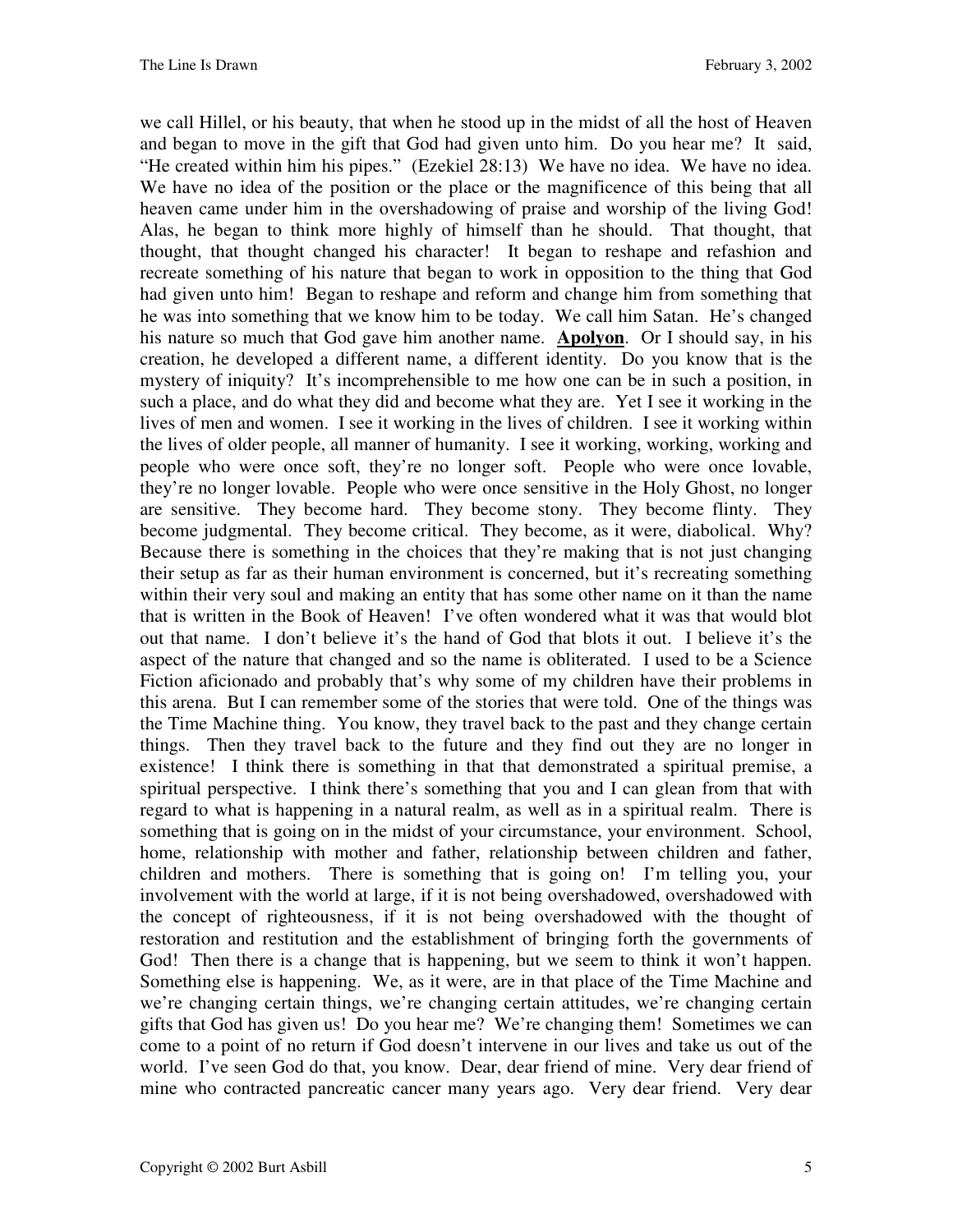friend. Lovable fellow. Would give you the shirt off his back. It was through him that I came into fellowship with the Sons of God word. Do you hear me? Yet there was within him the propensity to sin. Well, God was very merciful. God allowed him to be smitten with pancreas cancer. We went to him and told him. "God can heal you!" We told him, "God can heal you!" But you know, there was something that God was telling us about the situation, about the set of circumstances, so we gave the man a choice. Do you know how good God is? We gave the man a choice in the Lord. Do you hear me? This was not moving by our own perception, by our own foreknowledge. We were moving under the power and the unction and the knowledge of God! I said, "If God was to heal you and if that healing would bring you to a step that would bring you into a place of hell, what would you rather do?" He said, "I'd rather die. I'd rather die. I'd rather die and go and be with the Lord than live and wind up in hell." So we prayed for that man and said, "God, let Your will be done! You have heard the words and the proclamation out of this man's mouth. We are praying, God, that You move out of divine wisdom and not out of emotional, sentimental position that we have with regard to his friendship." He died. From the time that he was diagnosed to the time that he died was six months. I think that's even short for cancer victims, but it was the will of God. Do you know that we have that capacity, we have that potential? We can stand, as it were, on the brink of heaven. We can stand, as it were, on the edge of moving into a place of unbelievable power. We can stand in the midst of the Glory of God. Hallelujah! And make a decision that will subvert the plan and the desire of God for us. If we are Christian and have a desire for God, but do not have the strength to live righteous, God will intervene! However, the converse of this is frightening. May I illustrate that position spiritually. Let us look at Judas. He had every ability. He had every chance. He had every opportunity. He was amongst the twelve that were chosen. God could have chosen anyone. Do you understand that? But yet, He chose Judas! Knowing that Judas was a thief! Yet He gave him every opportunity. He gave him every affordable chance that He could possibly give him. He even gave the thief the bag, knowing that the man was taking the coins off the bottom of the stack! Probably had a little rat hole of his own! We all have rat holes, right? Oh, yeah we call it play money or whatever. We got this little place and we put a little aside here, a little aside here. Some people take their change, dump it into a jar, dump it into a jar, and dump it into a jar and pretty soon they got all this money. Three, four hundred, five hundred dollars, just in change. Hallelujah! There was something that God was trying to do with Judas. Do you know that the intent, the purpose, the desire of God was that Judas might be redeemed? Do you know that He didn't choose Judas just on the principle, on the fact of fulfilling the Scriptures? Do you know that he gave Judas every opportunity? What would you have done if you were sitting at the table and someone was to speak to you, "He that is to betray is the one to whom I have given the sop!" But at that time Judas had made a decision. **Judas had already crossed over a line and the thing about it was Judas did not know he had crossed over the line!** How much more will we know if we resist the Holy Ghost? Resist, resist, resist, resist! Every time you resist, every time you buck, every time you bow your back against the constituted authority**! No wonder the church doesn't have any power!** There's no submission in the church to the authority that God puts in the church! There's no submission to God in the families that God has ordained! Do you hear? There are certain families that God has ordained to be families! You marry who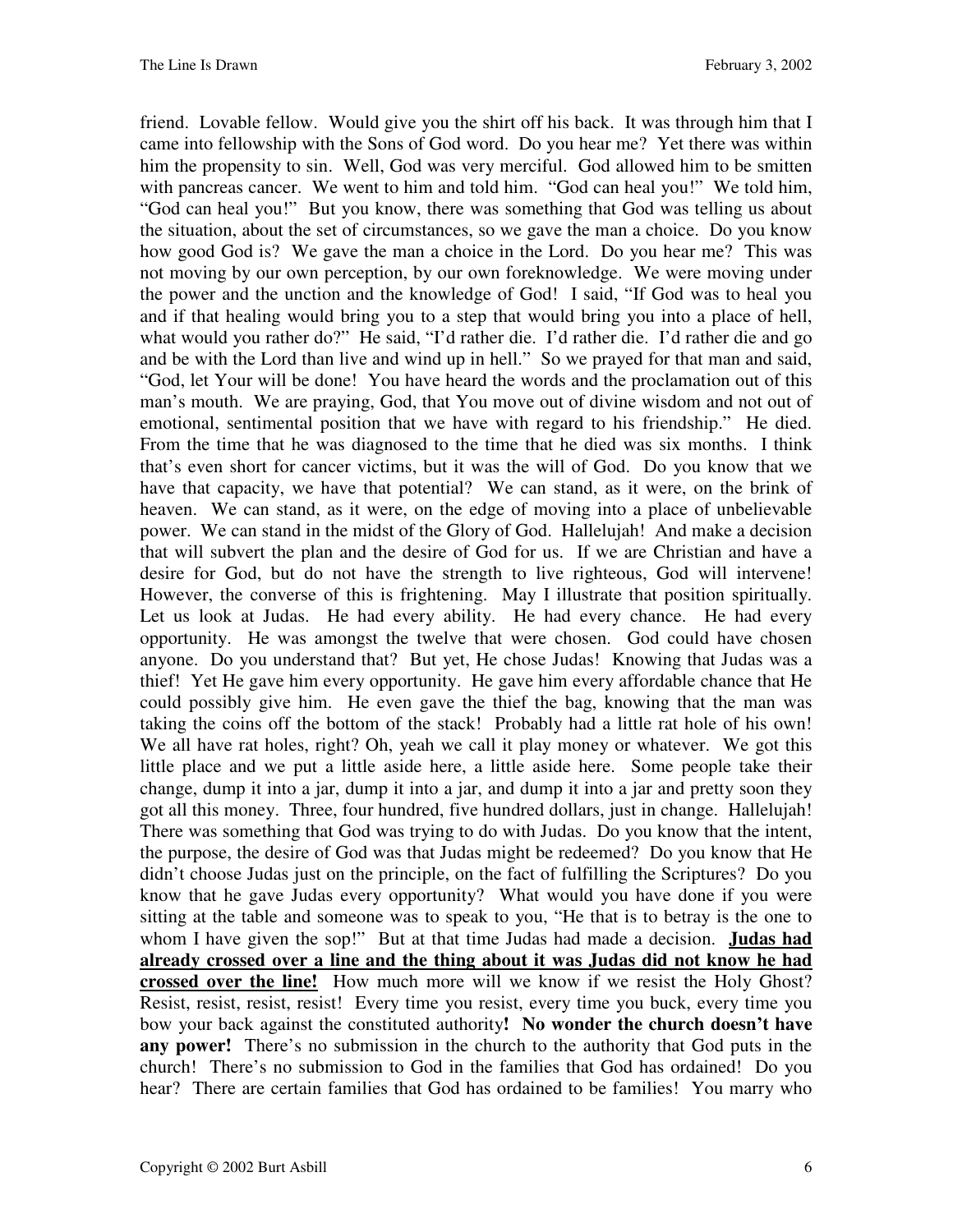you marry, you have the children you have, not because of happenchance, but because GOD ORDAINED IT! We treat it frivolously. We treat as though it's nothing! We treat it as though it's dirt sometimes! Children move out against the parents and the parents sometimes move against the children! No wonder we don't have any authority in the church! We don't have any authority in our homes! We don't have it because we're not under, we're not under, we're not under the overshadowing of God! There isn't something within. Oh we get in a bind, we get in a twist. We get, my dad used to say, "Our tail caught in the crack." We cry out, "Oh God, oh God, save me, save me, save me!" You know, I know what foxhole confession is. When you hear the bullets flying over your head and the pressure and you can see the faces of your enemy and you know you're a dead man. You know you're a dead man. "God, get me out of here! I'll do anything you want me to do. I'll go where you want me to go, as long as it's New York or Washington." We don't add that, not until later. "Oh, did I say that? I meant this and this and this. You didn't read the fine print. You didn't read the stipulation that I apend. Let us have a definition. Let us have a definition of what 'to go anywhere' means." No, God isn't like that, but we are like that. We are like that. We may not say it in so many words, but we say it in our actions. We say it in our rebellion. We say it in our position or place of stubbornness. When we bow our back against authority, we say it and say it and say it and say it and then all of a sudden somebody has cancer. Somebody has a heart attack. Somebody has this, somebody has that, somebody winds up facing financial disaster. We say, "Oh God, where are you? Where are you, God? Where are you, God?" He's always there. He's right there. He's always been there. You know, God gives you so much rope, for so long a time and then when you reach the end of the rope, there's no more rope. God couldn't even give you the rope if He wanted to give you the rope because there's no more rope and if you let go of the rope, you're loose. Hello? You're loose. You're on your own. You know something, if I didn't have God as my destiny, boy, I would be building me bomb shelters. I would be storing up my food. I would be storing up my water. I would be making every kind of provision I could possibly make. In light of, or in face of the things that are facing us on a natural realm, a natural level. I would be doing whatever I could be doing! Do you hear me? To ensure that in that time of trouble I was well, I was safe, and I was out of harms way! I would be stupid not to, if you're going to rebel, if you're going to move against the authority of God, if you're going to thumb your nose as it were at God's provision! Boy, that gives me another deal. The provision of God. You know, sometimes God gives us something that we don't personally, individually like. Do you know that? It's a provision of God and we, "I don't like that. I don't like that. Far be it from me to put that on. Far be it from me to eat that kind of stuff. Far be it from me." You know, I've been in some places where I've had to eat some pretty funny things. I had to eat some things I didn't even know what they were. Some of the things that I ate I didn't know what they were and they didn't look very good. But I knew that there was a consequence on a natural plane, a natural level, hallelujah, with refusing the gift that was being brought to me. How much more on a higher level? How much more spiritually speaking?

What I really wanted to get into was the aspects of the judgments of God, but maybe that's okay. Because there is something here that I want to say. Do you know that another man's actions can be utilized to bring judgment on you if you are in association or in a fellowship with them? Did you know that? Do you know that one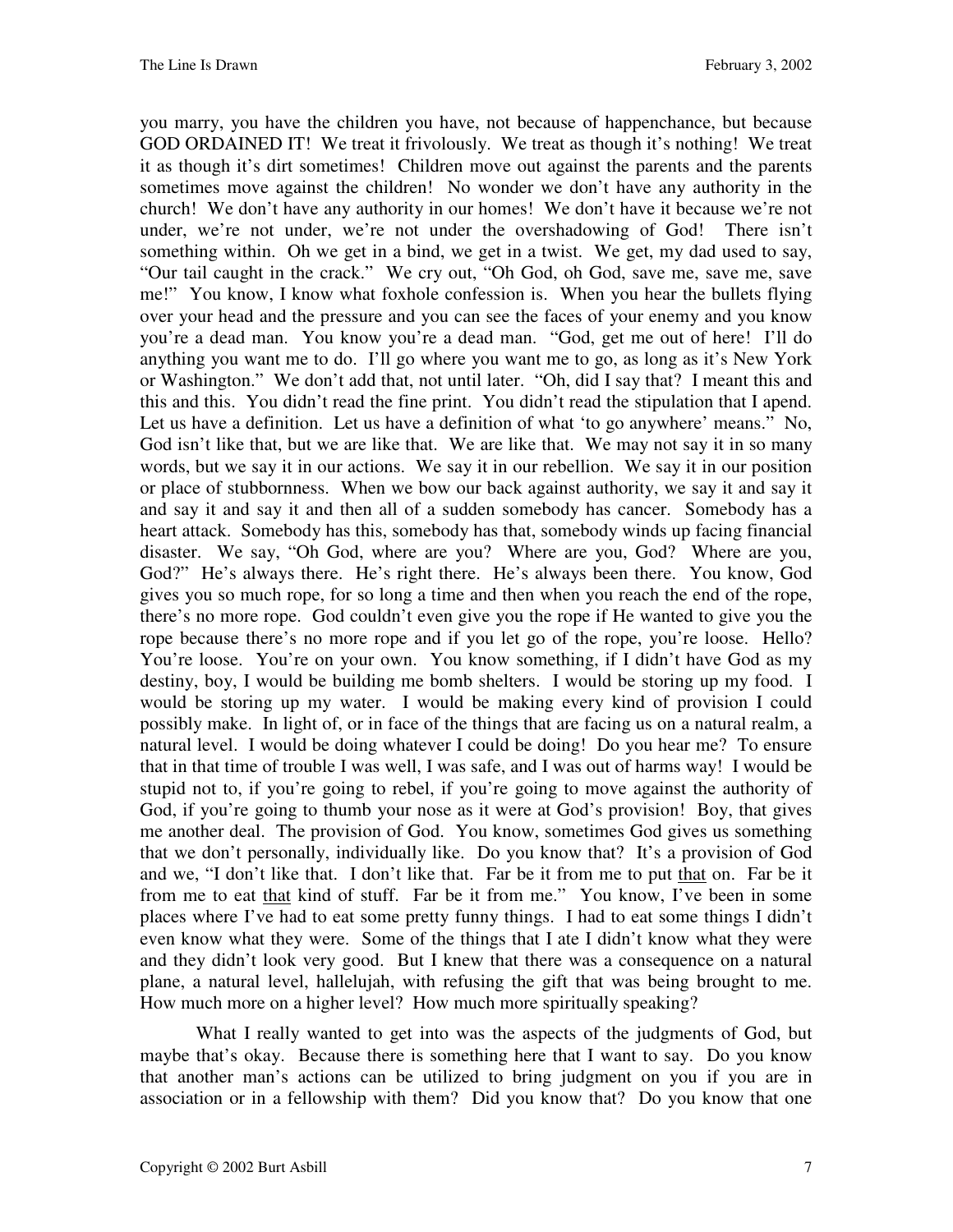part affects the whole? You stub your toe, go around trying to ignore the fact that it's attached to your foot. I hurt my toe here the other day. Hurt, I think I broke it, but that's okay. All my body knew that my toe was hurting. I couldn't say, "Well, it's not attached to my foot so it doesn't bother me. I'm going to ignore it." I'm going to leave it out where it's exposed. I left it out where it was exposed one day and it got injured again. I was just ignoring it as though, "Okay, it's not there, so put it down," clang! Hallelujah! Something happens to it, immediately, "I'm still attached! I'm still hurting! I'm still in the same position!" But I want to tell you my wife prayed for it and I think it healed. I got up this morning and I could bend the toe. So praise the Lord. I guess my toe hurt her enough to where she was able to reach God. Either that, or it was hurting me so much that I was hurting her and she had to reach God! That's probably more true than anything. You know, you might not think so, but I can be pretty cranky sometimes. Some of you know how cranky I can be, but not very many of you, right? All right, Melissa, that's enough laughing. When something happens to someone else, there's a certain requirement, there's a certain position of responsibility. There's a certain effect that it has upon you because you're part of the whole. It's like the man that throws the rock into the pond. It hits the middle of the pond, but the ripples go out and pretty soon the ripples are rolling in upon the shore. The shore is feeling the effect of what happened in water! How much more for those things that are in the water? You and I are supposed to be in the water of the baptism of the Holy Ghost! We're supposed to be buried with Him, as it were, in death that we might be resurrected with Him in life! Hallelujah! Hallelujah! How much more when something goes on in that realm? How much more when something happens in that sphere? Is there a reaction that goes on and the reaction affects all of those that are in association with that fellowship?!! Something can happen around the world. Back down there in Nigeria and I can feel the affects of it. Do you know that? Good or bad. How much more for those things that affect this fellowship with regard to those things that are happening in the Spirit? Do you hear me? We're not in a place that we need to be! We go on living our lives as though nothing is happening! We're living our lives as though tragedies aren't going on or aren't occurring! As though devil isn't coming in and ripping and raping homes! Do you hear me? We live our lives as though it's not important! Well, it is important. Let me tell you about a situation or a circumstance that happened in this fellowship that I know of personally, I feel to share it with you this morning. There was a Sunday morning service here several years back that God wanted to do something. I was aware of that when I came in the door. God had a specific purpose for gathering us together and it wasn't because it was ten o'clock on Sunday morning. Most of the individuals that came through the door came because it was ten o'clock and it was Sunday morning. You could feel the weight of humanity that was upon them. Well, maybe you couldn't feel it, but I could feel the weight of the humanity that was upon them. Yet there was this ever pressing thing that was upon me, that God wanted to do something in the midst of our congregation to demonstrate Himself as being God! There is a scripture in the Bible, this is a little addendum that talks about untimely death. What I believe it is referring to, you can correct me if you've got a better understanding of it, or further my enlightening, is that God will allow certain things to happen with regard to certain individuals. However, if something else would have happened it would have been more in the perfect will of God! Do you follow that? Or did I just confuse you? So, I believe in the aspect of untimely death. That Sunday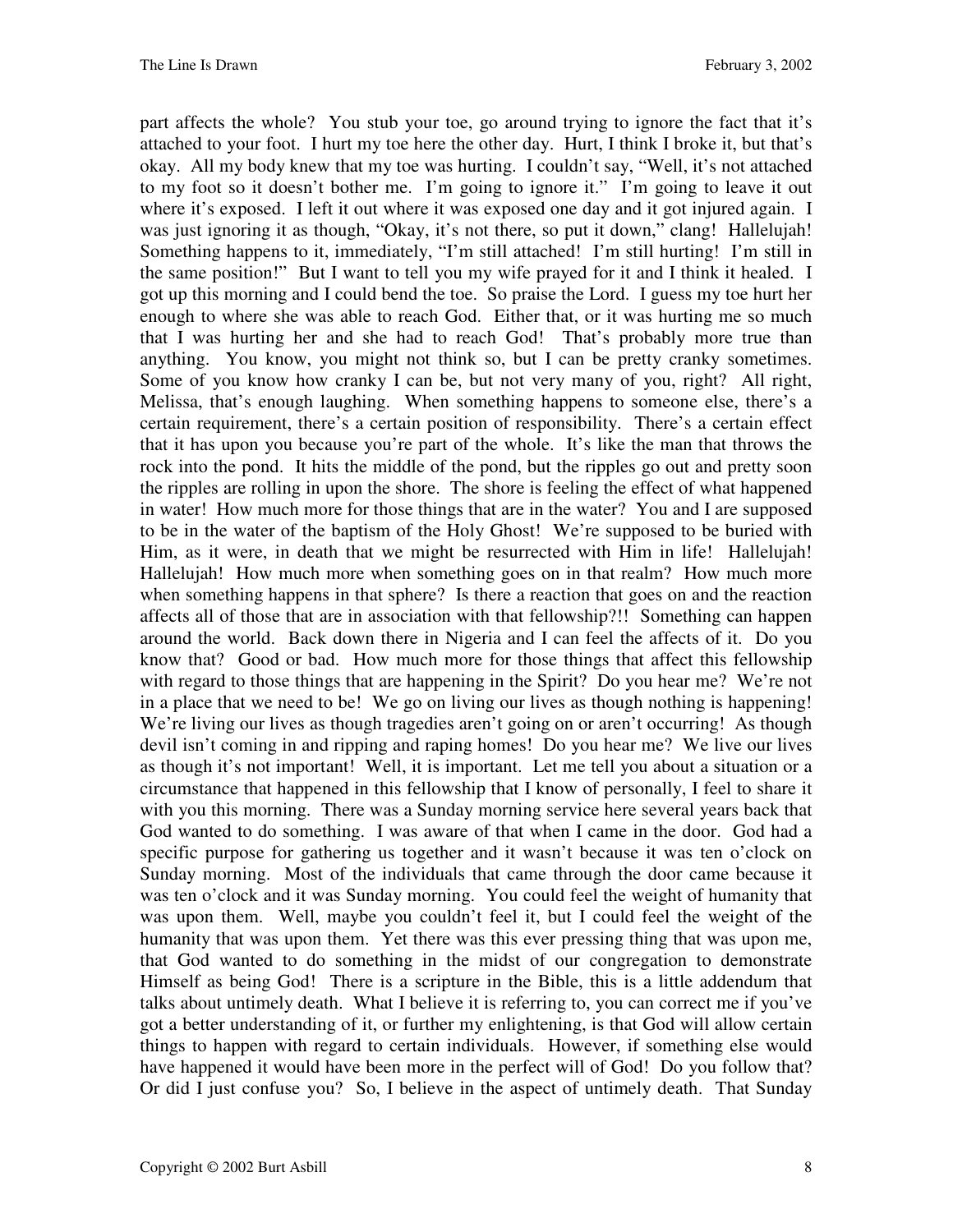morning the Spirit of God moved on me back there and I got up and I came up here and began to lead the praise service, I began to exhort you in the Spirit to help you to rise up in the Lord. The Lord was merciful, He began to give me songs to sing, began to give me words to speak. We began to enter into praise and God was merciful because we all began to lift ourselves up in the Spirit, but it was labor, it was work. It was a hard thing getting to where God wanted us to be, nevertheless, we were not where we should have been when we should have been where we should have been. Do you hear me? In walks this person whom we all knew, who had a serious illness that was unto death. Right away God spoke to me, "That's the reason!" They did not come in until the end of the praise service! We were not where we should have been in order to do what God wanted us to do. And we didn't do it. Now, I don't know exactly what God wanted to do, but I know that there was an administration of vitality and health that God wanted to do with regard to that individual. But when we prayed, the strength and the power was not there. Why? Because we had not moved ourselves out of our position of humanity into the place of divinity. We were not open enough for God to allow His belief, His strength, His vitality, His authority, His kingdom to be administered to their set of circumstances to bring forth the health and vitality that they needed. Chalk the one up on the negative side. Chalk it up. Chalk it up. Chalk it up! I'm telling you**, chalk it up, because it's there indelibly inscribed in the heavenlies**! As God is my witness and as my judge, as we stand before Him, He's going to bring it out before us and we're going to have to repent for our lack of concern and our indifference and because of our carnality of humanity. Now, least you think you're the only one that's ever been in that place, you're not. But I'm telling you, there's a responsibility. Something can happen to someone else and if you're not doing what you're supposed to be doing and something happens to them, the thing that happens to them, whether it's good or bad, is accredited to your account, because you had the power to intervene and to pray and to supplement God with prayer and fasting, and you did not do it.

We have the power, we have the President of the United States because the church moved. I believe it. They could have counted those votes till Jesus came and he would always come out winning because God had ordained that that man be where he is for whatever reason that man is there. God ordained it! Do you hear? One of the words was that it would buy us a little more time! Boy, that got us down on our knees, or at least, it got some of us down on our knees. What have we done with our time? What have we done with it? What have we done with our time? What have we done with our energy? Have we applied it to the bringing forth of the revelation of the coming forth of God, or have we used our strength to rise up in anger or **rebellion**!! Or have we just been too busy? I wonder when I stand before God and say, "Well, God, I shoulda, woulda, coulda, but I was just too busy." You think it will hold water? I don't think so. I don't think so at all. I don't think so at all. Hallelujah! You could probably do a lot of different things with a word like this. But my hope would be that you would consider it seriously. Some of us don't even believe in hell. We don't. People around us are going to hell every day. People are dying. I don't know whether he had a prolonged illness or it was something that was sudden. A man that we know died here just recently. Dropped dead. Now, I never met the man, that I know about, but sometimes when somebody dies I wonder, "Well, is he in heaven or is he in hell? What was my responsibility concerning it?" I feel to stop right there. I'm not going to get into what I was going to get into. I